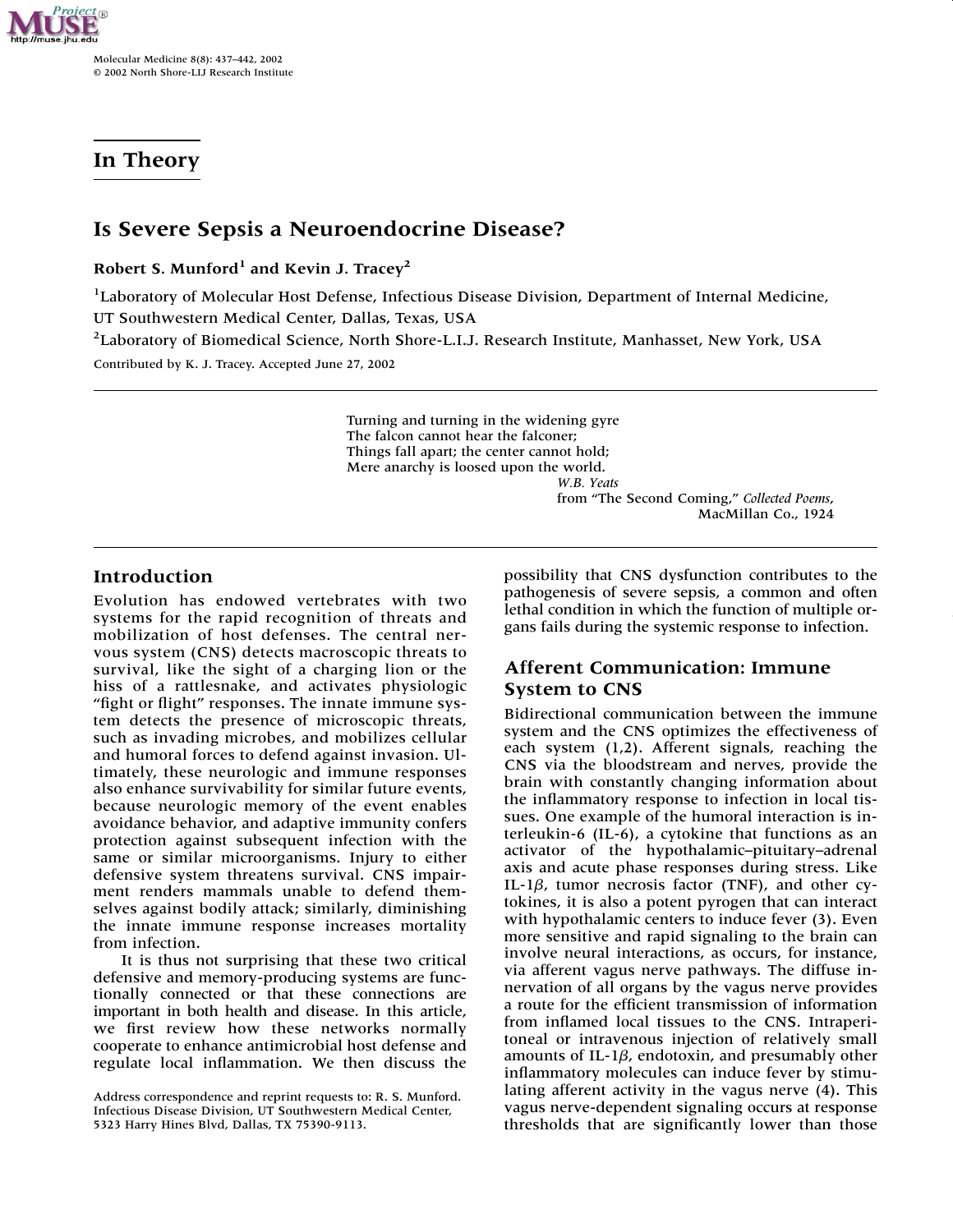necessary to activate febrile responses through elevated humoral levels of the classical "endogenous pyrogens" mentioned. Peripheral sensory nerve fibers can also inform the CNS about the status of peripheral inflammation. Inflammatory mediators elicit potent pain responses when applied to local tissues; pain, a cardinal feature of local inflammation, is transmitted to the CNS through neural networks that can activate anti-inflammatory systemic effects. For example, unilateral stimulation of pain fibers in the foot diminishes inflammation in the contralateral knee through activation of the spinal–hypothalamic–pituitary–adrenal axis (5) and release of L-selectin from circulating leukocytes (6). Together, these observations implicate the local release of inflammatory mediators as a proximal step that, via the humoral route or through at least two distinct afferent pathways (vagus nerve and nociceptive fibers), can in turn activate efferent CNS responses.

# **Efferent Communication: From the CNS to the Peripheral Immune System**

There are at least three major mechanisms through which efferent signals from the CNS can directly modulate peripheral immune responses: 1) the release of hypothalamic–pituitary hormones and cytokines; 2) the activation of the sympathetic nervous system; and 3) via the cholinergic anti-inflammatory pathway. In the first case, pituitary release of ACTH and  $\alpha$ -MSH can effectively inhibit activation of innate immune cells and suppress cytokine production, in part by augmenting levels of IL-10 (7). In the second, the sympathetic efferent ("flight or fight") response elevates systemic levels of catabolic "stress" hormones (e.g., glucocorticoids and catecholamines) that directly modulate the responsiveness of immune cells. High circulating levels of catecholamines and cortisol promote demargination of neutrophils within the vasculature, freeing them to travel to local infection sites and reducing the likelihood that they will accumulate in uninflamed tissues. In addition, glucocorticoids and epinephrine inhibit the production of TNF, IL-1 $\beta$ , and IL-12 by stimulated monocytes and they enhance the production of anti-inflammatory molecules such as IL-6, IL-10, and many acute phase proteins (8,9). In the cholinergic anti-inflammatory pathway, increased efferent activity in the parasympathetic system leads to the local release of acetylcholine, a neurotransmitter that interacts with high-affinity macrophage receptors to inhibit the release of TNF and other proinflammatory cytokines (10). The cholinergic anti-inflammatory pathway is a neural-based system through which the CNS can rapidly and efficiently shut down the activation of resident macrophages in the reticuloendothelial system. Vagotomy significantly increases the sensitivity of animals to endotoxin because the normally suppressive, downregulating effects of the cholinergic pathway are lost

and systemic TNF release is significantly enhanced (9). In addition to delivering acetylcholine in peripheral tissues, the vagus nerve is also an important source of vasoactive intestinal polypeptide, an antiinflammatory neuropeptide (11). In summary, the CNS-derived hypothalamic–pituitary, sympathetic, and parasympathetic responses are specifically positioned to modulate local inflammation, maximizing defensive capabilities while simultaneously preventing systemic toxicity (12).

Whereas these observations support the hypothesis that that circulating CNS-derived mediators exert predominantly anti-inflammatory actions, caution must be noted, because some of the same mediators function to increase extravasation of plasma fluid, enhance leukocyte infiltration, and elicit other pro-inflammatory effects when released into local sites. Catecholamines attenuate the production of cytokines by blood leukocytes, but their effects on tissue macrophages are more complex (9) and may be at least transiently pro-inflammatory. Indeed, the severity of experimental arthritis can be reduced by surgical or pharmacologic sympathectomy (13). In rodents, a neural reflex mediates the ability of inflammation in one joint to provoke swelling and lymphocytic infiltration in the contralateral joint; although not much is known about this reflex, the efferent limb is dependent upon sympathetic terminals and local release of prostaglandins (14). Context-dependent action is not limited to CNS-derived mediators. In addition to corticotropin-releasing hormone, *β*-endorphin, and catecholamines, there is evidence that prostaglandin  $E_2$ , IL-6, C3desArg, and IL-10 may be pro-inflammatory in local sites but anti-inflammatory in the circulating blood. These and other studies support the concept that both local inflammation and systemic antiinflammation are necessary for effective, nonlethal immune system-mediated defense against infection or injury (15).

### **Efferent CNS Pathways in Regulation of the Hepatic Acute Phase Response**

The liver occupies a critical regulatory role in the systemic response to infection, in part because it is the major source of both acute phase proteins and circulating TNF. The liver is richly innervated by the vagus nerve, and the production of both acute phase proteins (which seem to serve anti-infective and/or anti-inflammatory functions [12,16]) and TNF (a potentially toxic pro-inflammatory cytokine) is responsive to CNS signals. For instance, small quantities of endotoxin, IL-1, or TNF in the cerebrospinal fluid stimulate increases in systemic IL-6 levels, and this pathway drives enhanced hepatic acute phase protein (APP) production (17,18). Increased IL-1 production in the brain also results in significantly increased serum IL-6 levels, which in turn enhance the acute phase response (18). As noted, the liver is a major source of the TNF found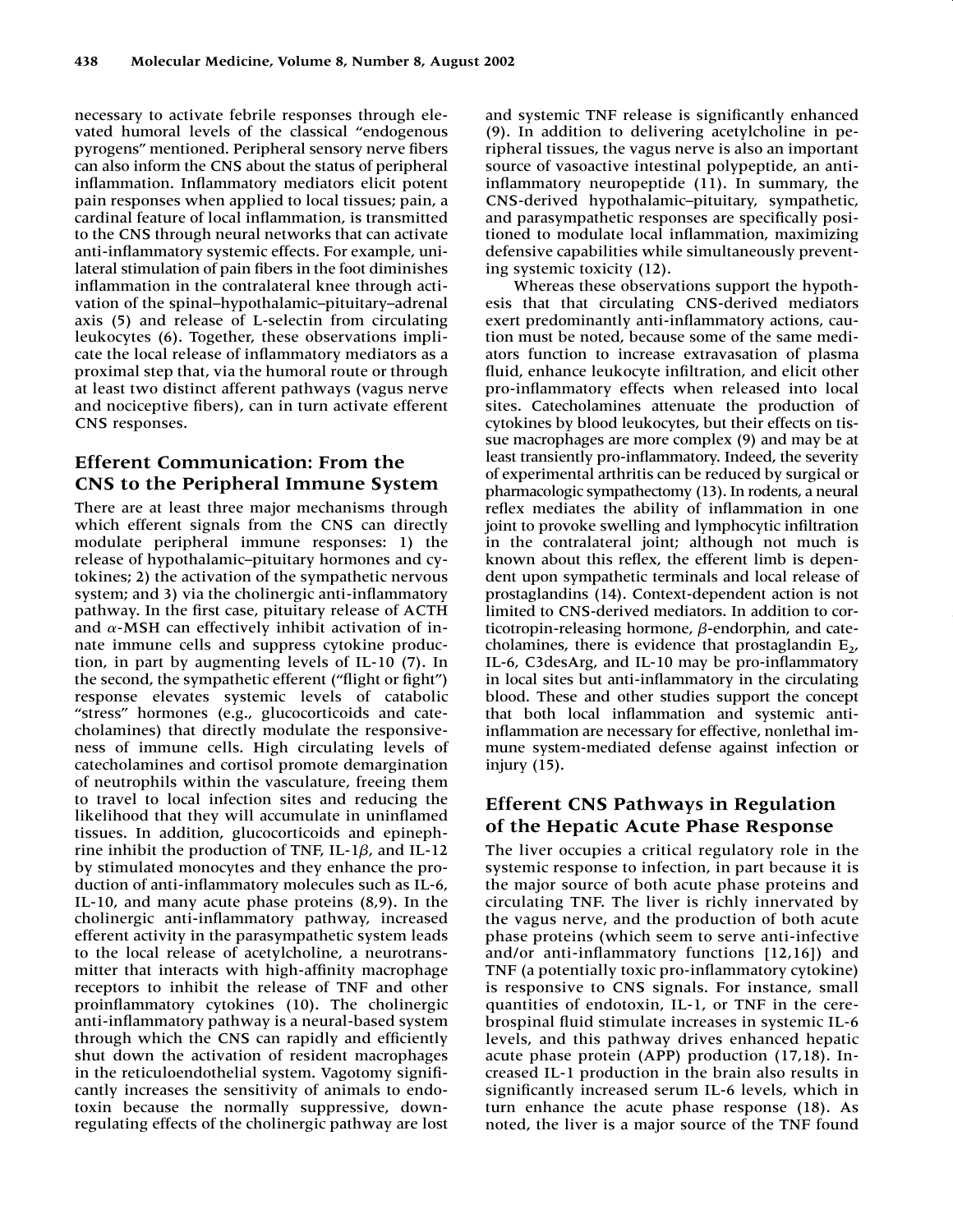in the blood in response to severe infection, and hepatic TNF production is significantly attenuated by increased efferent activity in the vagus nerve (10).

It is interesting to consider how microbial invasion of the liver might trigger an orchestrated interaction between the peripheral immune system and the CNS. The presence of microbial products (e.g., LPS) in liver activates a local, Kupffer cell-dependent inflammatory response. Information about the status of this innate immune activation is simultaneously transmitted to the brain through hepatic branches of the vagus nerve. These ascending pathways converge in the hypothalamus and brainstem, activating the three major CNS-derived anti-inflammatory pathways, discussed above, that counter-regulate TNF release. Thus, a local inflammatory response to infection stimulates CNS-dependent neural and humoral pathways that inhibit local macrophage activation and TNF release, preventing potentially toxic inflammatory products from spilling into the systemic circulation. Concomitantly, CNS-derived mediators initiate or amplify the production of APPs and other anti-inflammatory molecules; especially important in this context may be catecholamine-enhanced production of IL-6 (19), the major activator of the acute phase response, and of IL-10, a potent anti-inflammatory cytokine (20). Together, these responses should support the lowlevel inflammatory response in liver, yet restrain the synthesis or movement of inflammatory mediators to prevent inappropriate systemic release.

# **Failure to Control Inflammation: Severe Sepsis**

Severe sepsis is a pathologic state in which organs distant from a site of infection do not function normally. Although pulmonary dysfunction (acute respiratory distress syndrome) is most common, hepatic dysfunction, renal failure, CNS derangements, and cardiovascular dysfunction also occur. In numerous recent studies, patients who developed severe sepsis or septic shock have had case-fatality rates of 25–50%. Most explanations for the pathogenesis of severe sepsis and septic shock have invoked the excessive production of cytokines and other mediators, endothelial dysfunction, and microvascular thrombosis (21). Recent evidence suggests that these phenomena may occur most often when systemic forces fail to control local inflammation. In an experimental model of *Pseudomonas aeruginosa* pneumonia in rabbits, for example, septic shock only developed when the alveolar epithelium was injured and inflammatory mediators could enter the blood; bacteremia, even with large concentrations of circulating organisms. did not induce shock (22). Similarly, a large study of bacteremic patients found that the risk of severe sepsis was related to the tissue site at which the infection originated—bacteremia from a CNS, pulmonary, or abdominal source was much more likely

to be associated with severe sepsis than was bacteremia originating from an infected catheter or in the urinary tract (23). The nature of the bacterial isolate was less important than the site of primary infection, again suggesting that some feature of the local inflammation was the critical determinant. Other studies have found that patients with severe sepsis and patients who have sustained major trauma have similar profiles of circulating anti-inflammatory mediators. In contrast, only patients with severe sepsis have high blood levels of TNF, MIF, HMG-1, and other pro-inflammatory molecules (24). Procoagulant changes are also detectable in post-trauma patients, but the occurrence of disseminated intravascular coagulopathy is significantly more common in patients with severe sepsis. Taken together, these observations suggest that severe sepsis occurs after pro-inflammatory mediators move from an infected local site into the circulating blood, exacerbate coagulopathy, and induce functional changes in distant organs. In other patients, these phenomena may be elicited within the bloodstream by intravascular pathogens such as *Neisseria meningitidis*. Remarkably, it appears that these changes can occur when the blood contains both high concentrations of numerous anti-inflammatory molecules and leukocytes that have been reprogrammed to diminish their production of pro-inflammatory mediators (25–27).

As noted, there is strong evidence that the CNS controls many of the body's systemic responses to infection and injury. It is thus reasonable to ask whether the maximal expression of these responses, as often occurs following trauma or during critical illness, leads to immunosuppression and increases the risk of infection by commensal microbes (12,20). Is it also possible that inadequate neuroendocrine regulation of the inflammatory response at a site of infection contributes to the pathogenesis of severe sepsis?

#### *CNS Dysfunction in Severe Sepsis*

The onset of severe sepsis is frequently accompanied by overt CNS dysfunction. Common manifestations include confusion, delirium, weakness, autonomic dysregulation, hypothalamic–pituitary dysfunction, accelerated resting energy expenditure, and/or abnormalities in the normal feedback loops that influence the humoral and neural output of the CNS. Loss of hypothalamic sensitivity to corticotropinreleasing hormone affects feedback control of the hypothalamic–pituitary–adrenal axis (28), and decreases in pituitary vasopressin release can contribute to hypotension (29). The normally pulsatile pattern of growth hormone release is maintained but the pulses lose amplitude (30,31). Circadian variation in the blood concentrations of cortisol, IL-6, growth hormone, and leptin disappears. Hypothermia, noted in approximately 10% of severely septic patients, may reflect dysfunction of thermoregulatory control centers. Abnormalities in sympathetic/parasympathetic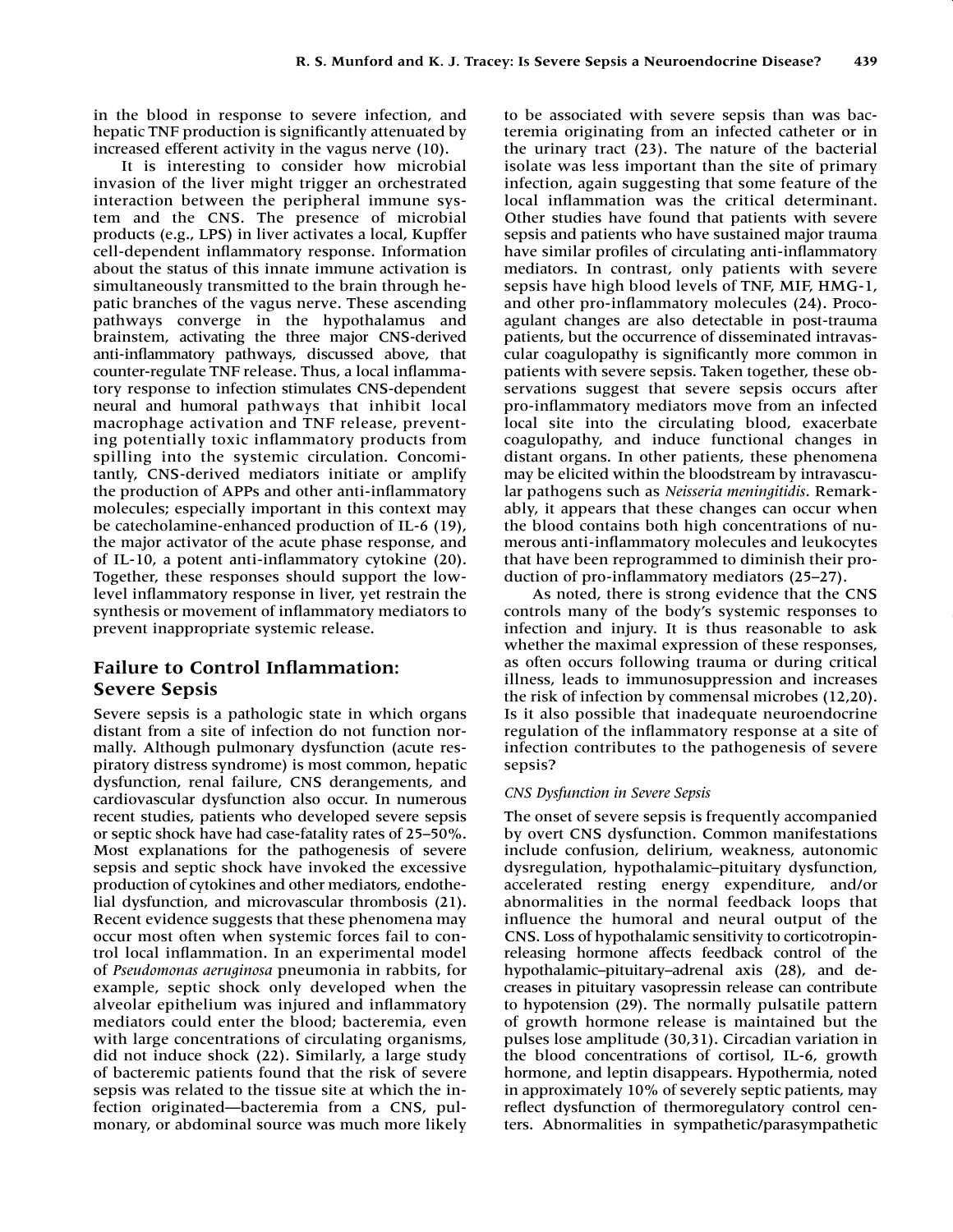balance may be revealed by changes in heart rate variability; at least in neonates, these changes can precede the onset of severe sepsis (32,33). Autonomic insufficiency is also suggested by a lack of baroreflex-mediated bradycardia after vasopressin infusion (29).

There is recent evidence that, in septic patients, CNS function correlates with prognosis. In one large clinical trial, the case-fatality rate of septic patients with mildly abnormal mental status was twice that of patients whose mental status was considered normal (34). Other studies have found that hypothermia nearly triples the risk of dying from severe sepsis (35) and that loss of heart rate variability, a reflection of central autonomic dysregulation, is also associated with increased mortality (36).

CNS dysfunction might contribute to the pathogenesis of severe sepsis through at least two mechanisms. First, impairment of neural-based pathways for interorgan communication between the hypothalamus or brainstem and target organs can interrupt normal central–peripheral signaling. Dysfunction of these neural networks during sepsis is manifested by abnormal baroreflexes and by an uncoupling of the biological oscillations in heart rate, blood pressure, respiration, and other functions that are normally connected through functional neural networks (37,38). To complicate this further, the plasma compartment of the septic patient contains abnormal concentrations of more than 50 molecules; when faced with such an array of abnormal signal information, cells might lose their ability to sense their environment and respond normally. Disruption of normal pathways for interorgan and intercellular communication could contribute to a loss of physiologic complexity that, as suggested by others, may be a fundamental cause of multiple organ dysfunction (37,39).

In a second potential mechanism, diminution of CNS-mediated anti-inflammatory mechanisms would favor the overproduction of inflammatory mediators at local sites. Efferent, inflammationsuppressing output from the CNS might be rendered insufficient to prevent systemic inflammation in several ways. There could be inadequate stimulation of afferent CNS pathways by immune mediators, for example, perhaps akin to immune "sensory deprivation"; the available evidence does not address this possibility. Alternatively, the output of the CNS through humoral or neural efferent pathways might be inadequate to control inflammation. Here the data are somewhat conflicting. Reduced cortisol responses to CRH stimulation have been found in nonsurvivors of severe sepsis (28), yet the highest blood levels of anti-inflammatory mediators ever reported have been from septic patients. Moreover, several groups of investigators have found that plasma from septic patients inhibits the responses of naïve reporter cells to endotoxin (38), suggesting a net anti-inflammatory effect even after TNF and other pro-inflammatory molecules have entered the blood. On the other hand, in the rabbit model of *P. aeruginosa* pneumonia mentioned above, intravenous administration of recombinant IL-10 improved both bacteremia and septic shock (22), suggesting that higher levels of this and/or other anti-inflammatory mediators might enhance local immunity and prevent systemic complications.

The available evidence most strongly suggests that inadequate responsiveness to CNS-derived signals is caused by peripheral desensitization or tachyphylaxis. First, the pressor response to a given dose of norepinephrine is usually subnormal in patients with septic shock (40). The abnormal pressor response may be due to down-regulation of vascular endothelial and smooth muscle cell responsiveness to catecholamines (41). Normalization of the pressor response by the administration of hydrocortisone may reflect a glucocorticoid-mediated increase in adrenergic receptor expression and sensitivity to cAMP (9). Second, just as the ability of epinephrine to augment LPS-induced IL-10 production in normal human volunteers is impaired after prolonged epinephrine infusion (8), there is evidence that a critical step in this process, the stimulation of cAMP production by circulating leukocytes, is reduced in blood obtained from septic patients; diminution of IL-10 production would thus be expected (42). Third, because acute administration of catecholamines increases, and chronic administration decreases, the number of natural killer cells in the blood (9), it is possible that the inability of some septic individuals to mount a neutrophilic leukocytosis in the peripheral blood is due to failure of catecholamines and/or cortisol to inhibit neutrophil–endothelial adhesion. In summary, desensitization to the effects of catecholamines and/or glucocorticoids may contribute both to an inadequate anti-inflammatory systemic response and to the development of organ dysfunction and septic shock. The phenomenon of tachyphylaxis or desensitization can also apply to pro-inflammatory mediators, even to TNF (43). Although desensitization to the effects of acetylcholine and other neuroendocrine mediators has received less study, it is reasonable to consider that cells from septic patients may have diminished responsiveness to these and other agonists that normally modulate or suppress pro-inflammatory cytokine synthesis.

Similar considerations may be readily extended to the so-called "second hit" phenomenon. The clinical course of post-trauma patients is frequently characterized by an initial, severe infection (e.g., perforated viscus) that activates a robust inflammatory response. Most patients survive this episode, but some subsequently acquire a modest, less severe infection (e.g., an infected intravenous catheter site) that is complicated by the development of a severe, protracted, and lethal sepsis syndrome. Together, the observations reviewed here raise the possibility that CNS responses to the second infection ("hit") are insufficient to suppress the spread of inflammation from the local site into the systemic milieu. The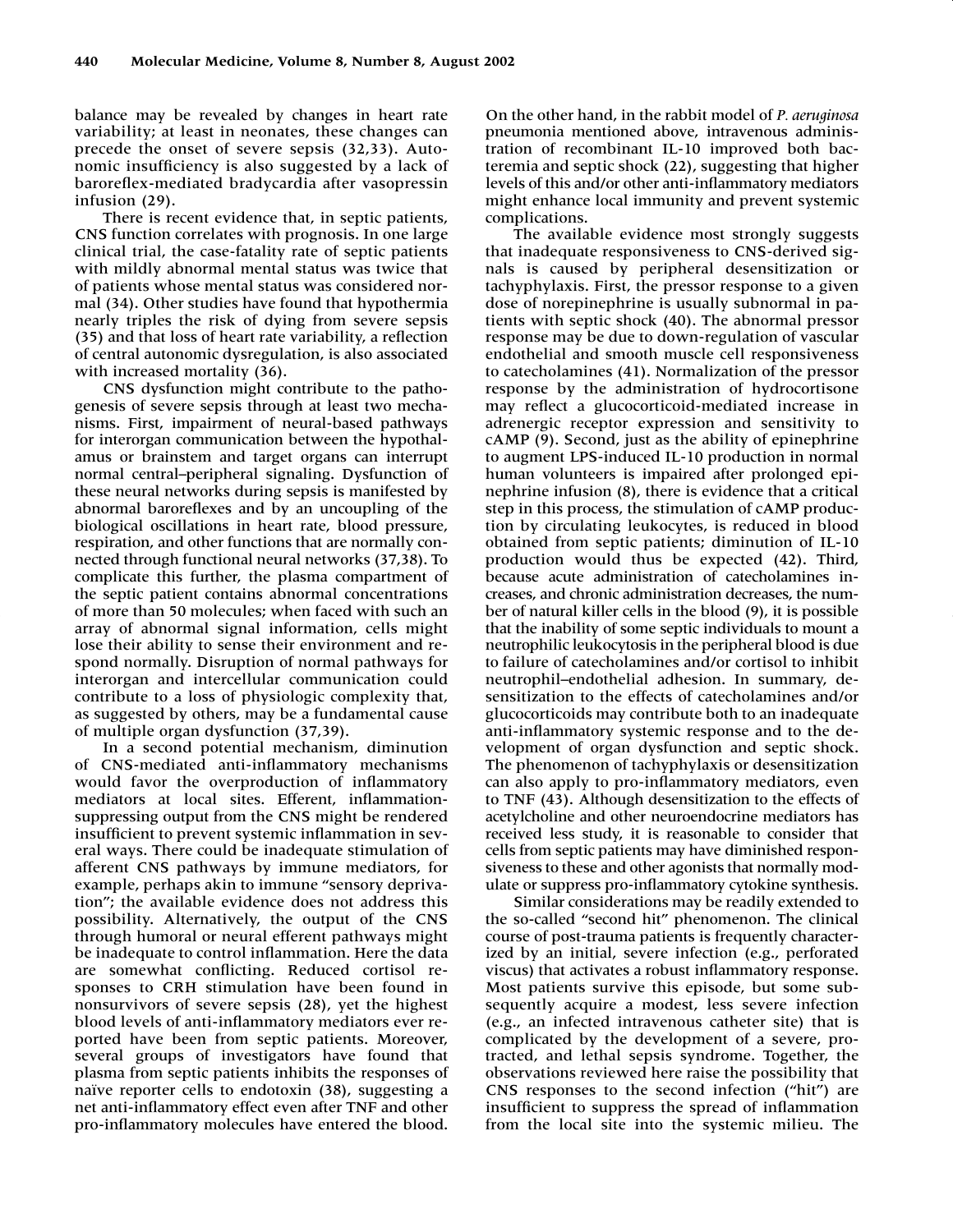ineffective response might be due to target cell desensitization or to depletion of neurotransmitters and hormones.

#### *Is Severe Sepsis a Neuroendocrine Disease?*

The available scientific data do not provide a convincing answer to this question, but one may consider several ways to test the hypothesis that CNS dysfunction precedes or underlies the development of severe sepsis. It may be possible to develop animal models of sepsis that allow one to perform classic CNS lesioning studies to identify pathways that significantly enhance susceptibility to lethality, or that convert a localized, minor infectious challenge into a systemic infection. Pharmacologic studies can also be performed in such models to test the impact of agonists and antagonists of specific neurotransmitters. Human studies raise additional challenges, as always, but the number of patients with implanted vagus nerve stimulators is increasing, and if such patients were to develop infection or sepsis, it should be possible to test the impact of stimulating the vagus nerve on the course of sepsis and the magnitude of the inflammatory response. Nicotine patches, which have been used to therapeutic advantage in the treatment of ulcerative colitis, might also be studied in patients at risk of developing sepsis, because the cholinergic anti-inflammatory pathway functions by signaling through nicotinic receptors on macrophages. Desensitization of peripheral blood cells to neuroendocrine agonists other than catecholamines and glucocorticoids can be studied ex vivo using blood from septic patients and normal controls. Finally, prospective studies could be performed to monitor CNS outflow and activity (EEG, autonomic tone, neuroendocrine function) in an effort to define whether measurable CNS dysfunction precedes the onset of severe sepsis. In addition to providing supportive evidence for the hypothesis raised here, identifying such an anticipatory event or marker might make it possible to forestall the septic process before multiple organ dysfunction occurs.

There is no doubt that CNS dysfunction is a frequent complication of severe sepsis; the question being considered here is whether CNS dysfunction has a causal role in the pathobiology of the complete clinical syndrome of sepsis. It may be extremely difficult to sort out the specific aspects of CNS dysfunction that contribute to the development of severe sepsis, but it is nonetheless intriguing that local tissue cytokine production can be significantly increased by denervation of an organ (9). The available evidence is consistent with the possibility that failure of CNS-derived, inflammation-suppressing mechanisms either permits the development of severe sepsis or is necessary for the full expression of the syndrome. By raising the question here of whether neurologic dysregulation itself underlies the inappropriate, and potentially injurious, overexpression of inflammatory products that mediate

severe sepsis, we hope to provoke direct consideration of this possibility. Studies of this potentially controversial hypothesis may well lead to improved understanding of the pathogenesis of severe sepsis and septic shock, and lay the basis for the development of future diagnostics and therapeutics.

#### **Acknowledgments**

R.S.M. is supported by NIH grants AI18188 and AI38596 and by the Jan and Henri Bromberg Chair in Internal Medicine; K.J.T. is supported by NIH grants GM62508 and GM57226.

#### **References**

- 1. Blalock JE. (1999) The syntax of immune-neuroendocrine communication. *Immunol. Today* **15:** 504–511.
- 2. Besedovsky HO, del Rey AE, Sorkin E. (1985) Immuneneuroendocrine interactions. *J. Immunol.* **135:** 750s–754s.
- 3. Bethin KE, Vogt SK, Muglia LJ. (2000) Interleukin-6 is an essential, corticotropin-releasing hormone-independent stimulator of the adrenal axis during immune system activation. *Proc. Natl. Acad. Sci. U.S.A.* **97:** 9317–9322.
- 4. Fleshner M, Goehler LE, Schwartz BA, et al. (1998) Thermogenic and corticosterone responses to intravenous cytokines  $(IL-I\beta$  and TNF- $\alpha$ ) are attenuated by subdiaphragmatic vagotomy. *J. Neuroimmunol.* **86:** 134–141.
- 5. Green PG, Miao FJP, Levine JD, Levine J. (1995) Negative feedback neuroendocrine control of the inflammatory response in rats. *J. Neurosci.* **15:** 4678–4686.
- 6. Strausbaugh HJ, Green PG, Lo E, et al. (1999) Pain stimulation suppresses joint inflammation by inducing shedding of L-selectin from neutrophils. *Nature Med*. **5:** 1057–1061.
- 7. Bornstein SR, Chrousos GP. (1998) Adrenocorticotropin (ACTH)- and non-ACTH-mediated regulation of the adrenal cortex: neural and immune inputs. *J. Clin. Endocrinol. Metab*. **84:** 1729–1736.
- 8. van der Poll T, Coyle SM, Barbosa K, Braxton CC, Lowry SF. (1996) Epinephrine inhibits tumor necrosis factor- $\alpha$  and potentiates interleukin 10 production during human endotoxemia. *J. Clin. Invest*. **97:** 713–719.
- 9. Elenkov IJ, Wilder RL, Chrousos GP, Vizi ES. (2000) The sympathetic nerve—an integrative interface between two supersystems: the brain and the immune system. *Pharmacol. Rev.* **52:** 595–638.
- 10. Borovikova LV, Ivanova S, Zhang M, et al. (2000) Vagus nerve stimulation attenuates the systemic inflammatory response to endotoxin. *Nature* **405:** 458–462.
- 11. Matucci-Cerinic M, Partsch G. (1992) The contribution of the peripheral nervous system and the neuropeptide network to the development of synovial inflammation. *Clin. Exp. Rheumatol.* **10:** 211–215.
- 12. Munford RS, Pugin J. (2001) Normal responses to injury prevent systemic inflammation and can be immunosuppressive. *Am. J. Respir. Crit. Care Med*. **163:** 316–321.
- 13. Levine JD, Coderre TJ, Helms C, Basbaum AI. (1988) β<sub>2</sub>-Adrenergic mechanisms in experimental arthritis. *Proc. Natl. Acad. Sci. U.S.A.* **85:** 4553–4556.
- 14. Basbaum AI, Levine JD. (1991) The contribution of the nervous system to inflammation and inflammatory disease. *Can. J. Physiol. Pharmacol*. **69:** 647–651.
- 15. Munford RS, Pugin J. (2001) The crucial role of systemic responses in the innate (non-adaptive) host defense. *J. Endotoxin Res*. **7:** 327–332.
- 16. Tilg H, Vannier E, Vachino G, Dinarello CA, Mier JW. (1993) Antiinflammatory properties of hepatic acute phase proteins: preferential induction of interleukin 1 (IL-1) receptor antagonist over IL- $1\beta$  synthesis by human peripheral blood mononuclear cells. *J. Exp. Med.* **178:** 1629–1636.